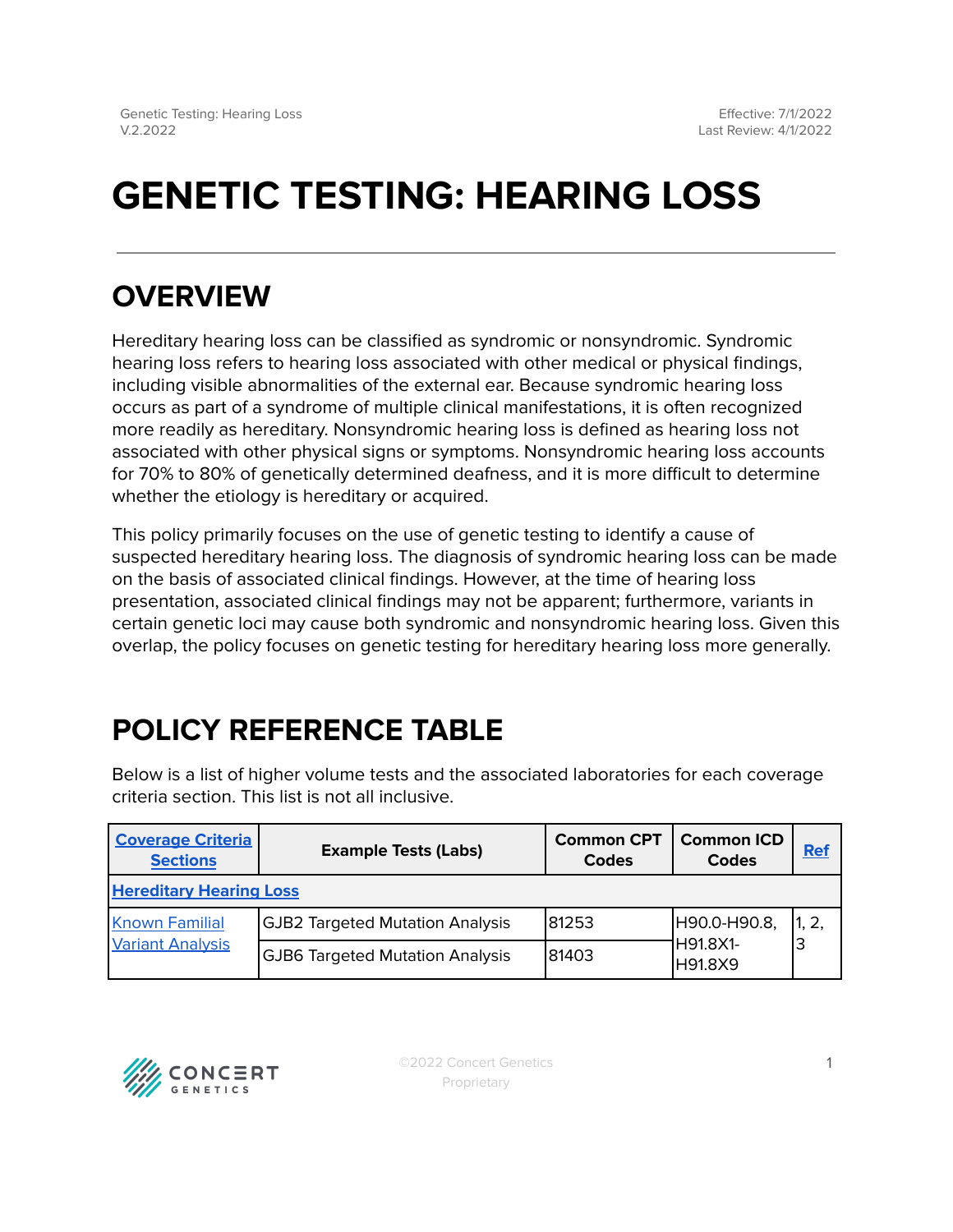| GJB2 and GJB6                                                   | <b>GJB2 Sequencing Analysis</b>                                                                                                                                                                                                                                                                              | 81252, S3844 |  |
|-----------------------------------------------------------------|--------------------------------------------------------------------------------------------------------------------------------------------------------------------------------------------------------------------------------------------------------------------------------------------------------------|--------------|--|
| Sequencing and/or<br><b>Deletion</b><br><b>Duplication</b>      | <b>GBJ6 Targeted Mutation Analysis;</b><br><b>Common Variants</b>                                                                                                                                                                                                                                            | 81254        |  |
| <b>Analysis or</b><br><b>Multigene Panel</b><br><b>Analysis</b> | <b>GJB6 Sequencing Analysis</b>                                                                                                                                                                                                                                                                              | 81479        |  |
|                                                                 | Hearing Loss Panel (GeneDX)<br>PGXome Custom - Hereditary<br><b>Hearing Loss and Deafness -</b><br>Comprehensive (PreventionGenetics)<br><b>Comprehensive Hearing Loss NGS</b><br>Panel + mtDNA (LabCorp)<br><b>Comprehensive Hearing Loss NGS</b><br>Panel (Sequencing &<br>Deletion/Duplication) (Fulgent) | 81430, 81431 |  |

## **OTHER RELATED POLICIES**

This policy document provides coverage criteria for genetic testing for hereditary hearing loss. Please refer to:

- **Genetic Testing: Prenatal and Preconception Carrier Screening** for coverage criteria related to carrier screening for hereditary hearing loss.
- **Genetic Testing: Multisystem Inherited Disorders, Intellectual Disability, and Developmental Delay** for coverage criteria related to genetic disorders that affect multiple organ systems
- **Genetic Testing: General Approach to Genetic Testing** for coverage criteria related to genetic testing for hearing loss that is not specifically discussed in this or another non-general policy.

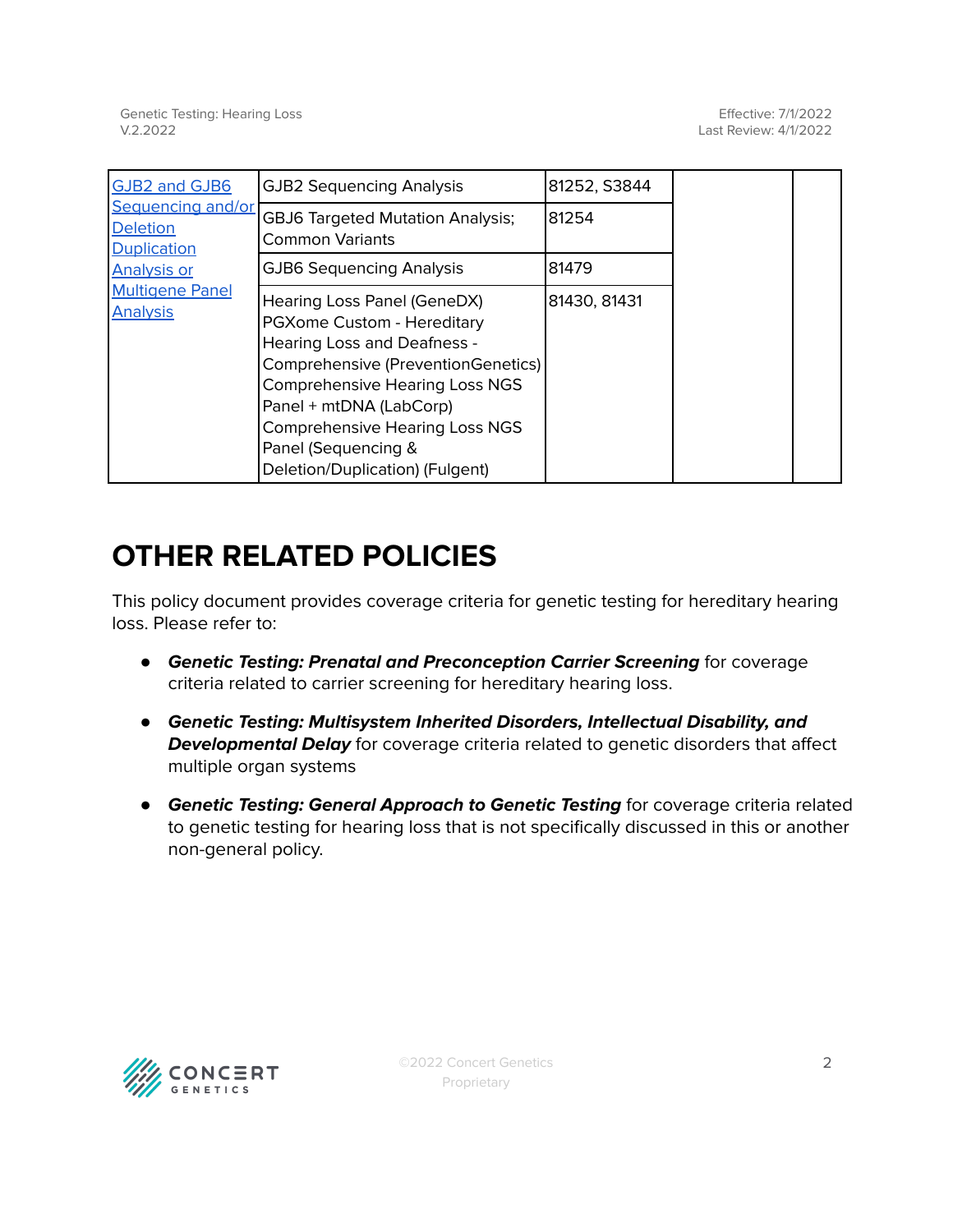### <span id="page-2-0"></span>**COVERAGE CRITERIA**

#### <span id="page-2-1"></span>**HEREDITARY HEARING LOSS**

#### <span id="page-2-2"></span>**Known Familial Variant Analysis**

- I. Targeted variant analysis for known familial variant(s) to establish a diagnosis of hereditary hearing loss (81253, 81403) is considered **medically necessary** when:
	- A. The member has a close [relative](#page-3-0) with pathogenic or likely pathogenic variant(s) in GJB2, GJB6, or another gene known to cause hereditary hearing loss.

[back](#page-0-0) to top

#### <span id="page-2-3"></span>**GJB2 and GJB6 Sequencing and/or Deletion Duplication Analysis or Multigene Panel Analysis**

- I. GJB2 (81252, S3844) and/or GJB6 (81254, 81479) sequencing and/or deletion/duplication analysis or multigene panel analysis (81430, 81431) to establish a diagnosis of hereditary hearing loss is considered **medically necessary** when:
	- A. The member has hearing loss, **AND**
	- B. There is no known acquired cause of the hearing loss (e.g., TORCH, bacterial infection, age-related or noise-related hearing loss).
- II. GJB2 (81252, S3844) and/or GJB6 (81254, 81479) sequencing and/or deletion/duplication analysis or multigene panel analysis (81430, 81431) to establish a diagnosis of hereditary hearing loss is considered **investigational** for all other indications.

[back](#page-0-0) to top

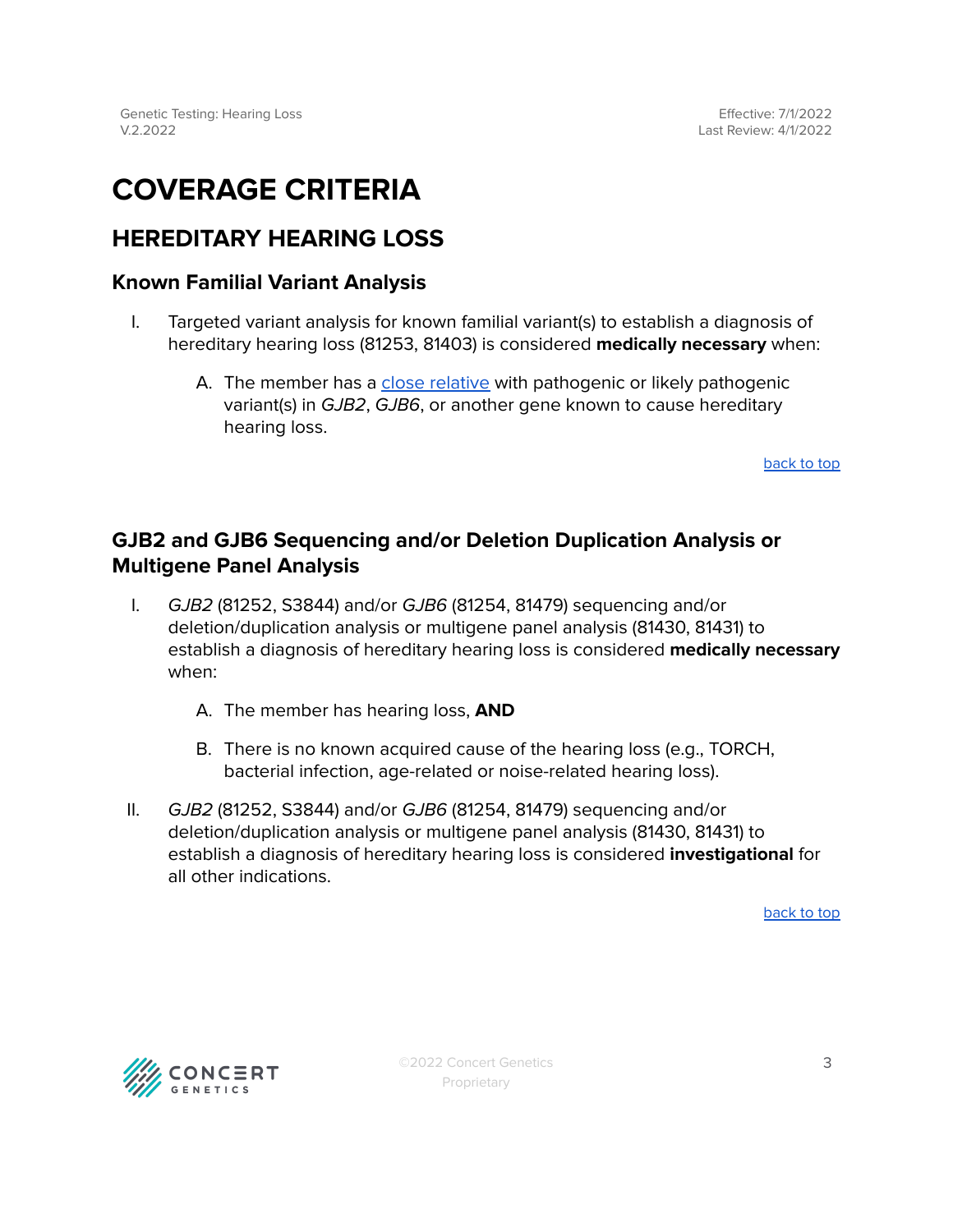Genetic Testing: Hearing Loss V.2.2022

Effective: 7/1/2022 Last Review: 4/1/2022

### <span id="page-3-0"></span>**NOTES AND DEFINITIONS**

- 1. Close relatives include first, second, and third degree blood relatives:
	- a. **First-degree relatives** are parents, siblings, and children
	- b. **Second-degree relatives** are grandparents, aunts, uncles, nieces, nephews, grandchildren, and half siblings
	- c. **Third-degree relatives** are great grandparents, great aunts, great uncles, great grandchildren, and first cousins

[back](#page-0-0) to top

### **CLINICAL CONSIDERATIONS**

If there is not a high suspicion for a specific hearing loss etiology, ideally the evaluation should occur in a stepwise fashion. About 50% of individuals with autosomal recessive hereditary hearing loss have pathogenic variants in the GJB2 gene, in the other 50% of patients with apparent autosomal recessive hereditary hearing loss, numerous other genes are implicated. There is no single identifiable gene responsible for most cases of autosomal dominant hereditary hearing loss.

If there is suspicion for autosomal recessive congenital hearing loss, it would be reasonable to begin with testing of GJB2 and GJB6 and if testing is negative, screening for the other genes associated with hearing loss with a multigene panel would be efficient. An alternative strategy for suspected autosomal recessive or autosomal dominant hearing loss would be to obtain a multigene panel that includes GJB2 and GJB6 as a first step.

Given the extreme heterogeneity in genetic causes of hearing loss, these 2 strategies may be considered reasonably equivalent.

[back](#page-0-0) to top



©2022 Concert Genetics Proprietary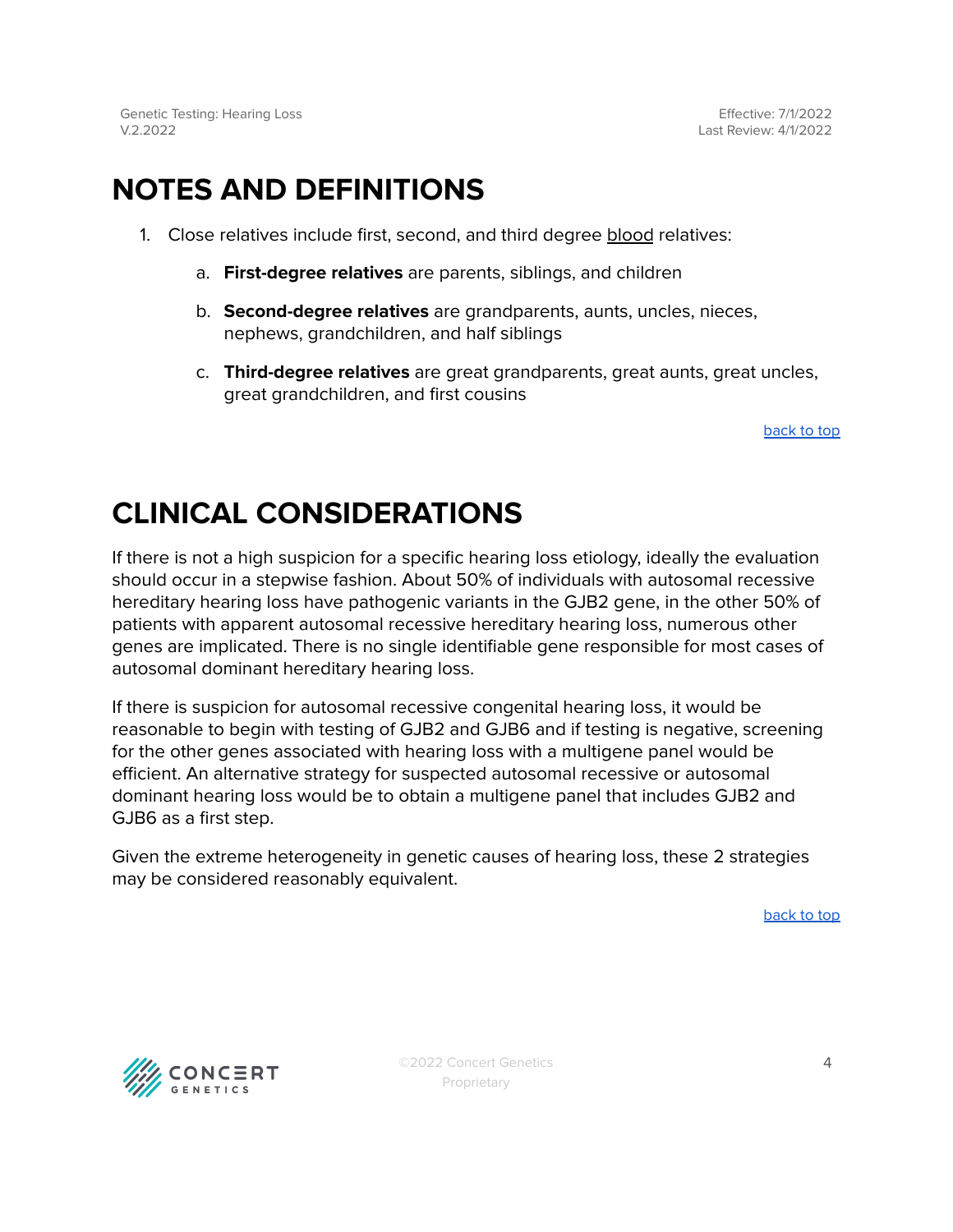#### **BACKGROUND AND RATIONALE**

#### **Practice Guidelines and Position Statements**

#### American College of Medical Genetics and Genomics

The American College of Medical Genetics and Genomics (2014) issued practice guidelines for the clinical evaluation and etiologic diagnosis of hearing loss which stated, that for individuals lacking physical findings suggestive of a known syndrome and having medical and birth histories not suggestive of an environmental cause of hearing loss pretest genetic counseling should be provided, and, with patient's informed consent, genetic testing should be ordered.

#### American Academy of Pediatrics

The American Academy of Pediatrics (2007) issued recommendations on early hearing detection which stated that infants with confirmed hearing loss and/or middle ear dysfunction should be referred for otologic and other medical evaluation to determine the etiology of hearing loss.

In regard to recommended components of the evaluation and test, the AAP states, "The evaluation, therefore, should include a review of family history of specific genetic disorders or syndromes, including genetic testing for gene mutations such as GJB2 (connexin-26), and syndromes commonly associated with early-onset childhood sensorineural hearing loss."

The recommendations also stated, "All families of children with confirmed hearing loss should be offered, and may benefit from, a genetics evaluation and counseling. This evaluation can provide families with information on etiology of hearing loss, prognosis for progression, associated disorders (eg, renal, vision, cardiac), and likelihood of recurrence in future offspring. This information may influence parents' decision-making regarding intervention options for their child."

[back](#page-0-0) to top



©2022 Concert Genetics Proprietary